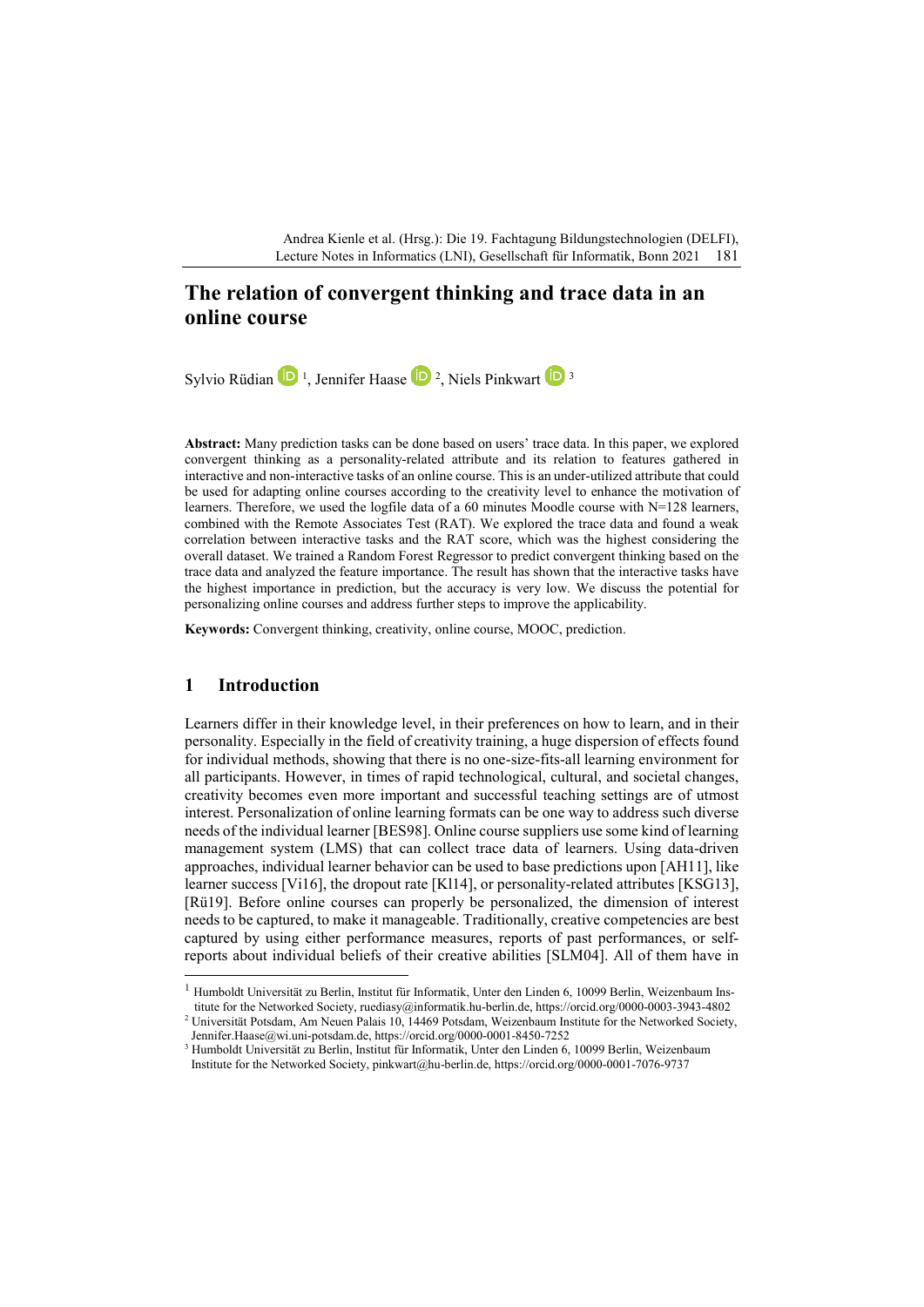### 182 Sylvio Rüdian et al.

common that they are time-consuming for the participant to fill out, and – especially in the case of actual performance measures – very time-consuming to evaluate [Si08]. To minimize the time required to assess the learner's creative abilities, and to maximize the positive learning experience in an online course by avoiding longer assessments, a more indirect way of collecting the information is required. Online courses provide the unique feature that data can be collected on how individuals interact with the learning material. Thus, the individual style, the time taken for each task, the effort put into the material are automatically assessed. It would thus be wise, to also use it for the purpose to adapt courses to better fit individual needs.

## **2 Related Work**

Logfile data has already been used in online courses to predict personality-based attributes [Rü19]. The authors used a neural network for prediction, that shows high accuracy. In general, there is the problem that classical "black box" technology is used where the results show that the models perform well in cross-validation. However, to see an effect does not mean that we have an explanation for the cause [SGS93]. Thus, we can only see that these methodologies are working, but we do not get a deeper understanding of the underlying relations. Rüdian et al. [Rü20] have shown that a prediction of scores performs equal using a neural network or a decision tree, whereby the latter is explainable based on rules, which is important for learners and tutors to understand the reasons for a concrete prediction. In the case of creativity, we know that it can be enhanced and trained very effectively, using diverse training and enhancement methods [SLM04]. Although most methods reveal a positive impact on individuals' creative abilities, the positive effect varies hugely between study participants. For once, creatively gifted participants usually benefit less from training [SLM04], possibly as they already pushed their cognitive creative abilities to a limit. Most commonly, two different types of creative thinking are distinguished: associative/divergent thinking (DT), vs. convergent thinking (CT). DT leads to a great number of possible solutions to an open-ended problem, whereas CT leads to one fitting solution to a closed problem [Cr06]. This distinction can also be found in the testing of creative abilities. Whereas DT measures a person´s ability to associate widely and come up with as many and diverse ideas as possible, CT measures focus on intricate tasks, which demand the participant to find one uncommon solution to a closed problem. People tend to prefer and perform differently on these measures, just like people tend to improve their performances differently [SLM04]. To our best knowledge, no research examines relations of convergent thinking and trace/performance data of users in an online course. With this paper, we want to bridge that gap and test whether it is possible to assess one form of creative behavior – convergent thinking – using the click data collected in an online course. Based on the knowledge that an analysis of trace can predict aspects of personality [KSG13], we postulate the following research questions. RQ1: Does the score of interactive creative tasks correlate higher with convergent thinking than non-interactive tasks? RQ2: Do interactive tasks have a higher importance in predicting convergent thinking than non-interactive tasks?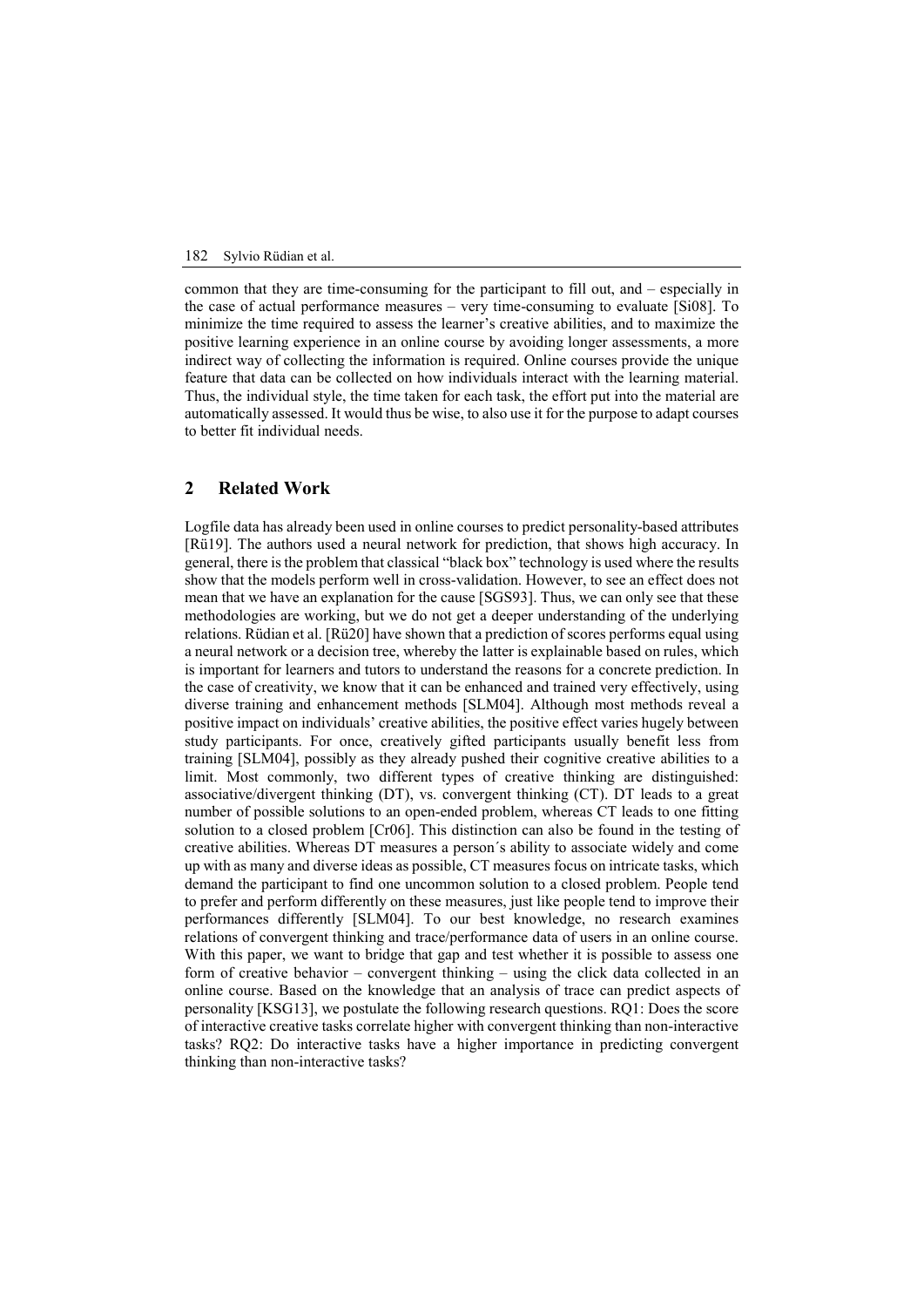The relation of convergent thinking and trace data 183

# **3 Methodology & Results**

A new creativity-related online course based on Moodle was developed to have full control and access to the trace data collected within the LMS. The online course consists of multiple modules, including content pages, and interactive tasks using H5P, namely multiple-choice questions about the prior presented content, and two gamified, interactive tasks: a "memory" game with pairs of terms and their definition, as well as a sequence game, where inventions have to be brought into the correct time-based sequence of their origin. We take these interactive tasks as an approximation of creative tasks. Convergent thinking was assessed using the most common measurement, the Remote Association Test (RAT) [La14]. The task is to provide a single term that fits as an associational bridge to unite three words. There is only one word that is the correct answer to a given problem. As an example, *soda* would be the correct response to the triad *[fountain / baking / pop](https://www.remote-associates-test.com/items/9/fountain-baking-pop)*. The score for this test is the sum of items correctly answered out of 20 total items. Each item was presented for 20 seconds. In two separate validation studies, the Spearman-Brown reliability for the Remote Association Test was .92 and .91, respectively, certifying a very high measuring precision [Me62].

The course was presented as a study on the online participant recruitment platform *Prolific*. As a precondition, participants had to be at least 18 years old, a minimum approval rate on Prolific of 95%, and fluent in the German language, as our online course is in German. Those who did not engaged with the interactive tasks were rejected. Participants gained 8€/h to complete the full course. Participation in the course lasted 61 minutes on average  $(SD = 20.3)$ . They came from all over the globe, with the majority of 40% from Poland, and 11% from Germany. The mean age was 23 years  $(SD = 5)$ , ranging from 18 to 50. 99% of the participants were students. 128 participants fully participated in the online course. We used the logfile table of the Moodle database (namely "logstore\_standard\_log") to get the trace data of all users, including the performance data that could be found in the H5P table "hvp\_xapi\_results". We extracted 59 features, consisting of 48 trace features and 11 items of interactive tasks. The trace features are 24 pages, where the time was measured that the learners spent on them plus the information whether they went back to the page multiple times (e.g. to search for correct answers), in sum 48. Each participant took part in the RAT test.

To address the research questions, we first examined Pearson Correlation Coefficient (PCC) between all data (trace and performance) and RAT scores and ordered them by absolute value. Then we compared the scores of interactive with non- interactive tasks to examine whether we detect a difference based on both types, that could be plausible according to [Ha20]. To address RQ2, we trained a Random Forest Regressor (RFR) [LW02] for predicting RAT scores. To avoid unbalancing problems, we balanced the data and defined three buckets (low-medium-high RAT score) in which we put our samples. As we focus on the personalization of online courses, it is sufficient to have rough classes that can be used to define target groups [Rü19]. Then we trained the Regressor using Sklearn in Python. Therefore, we used two methods: a) using all trace and performance data of our participants that we have, and b) only the two features that we identified in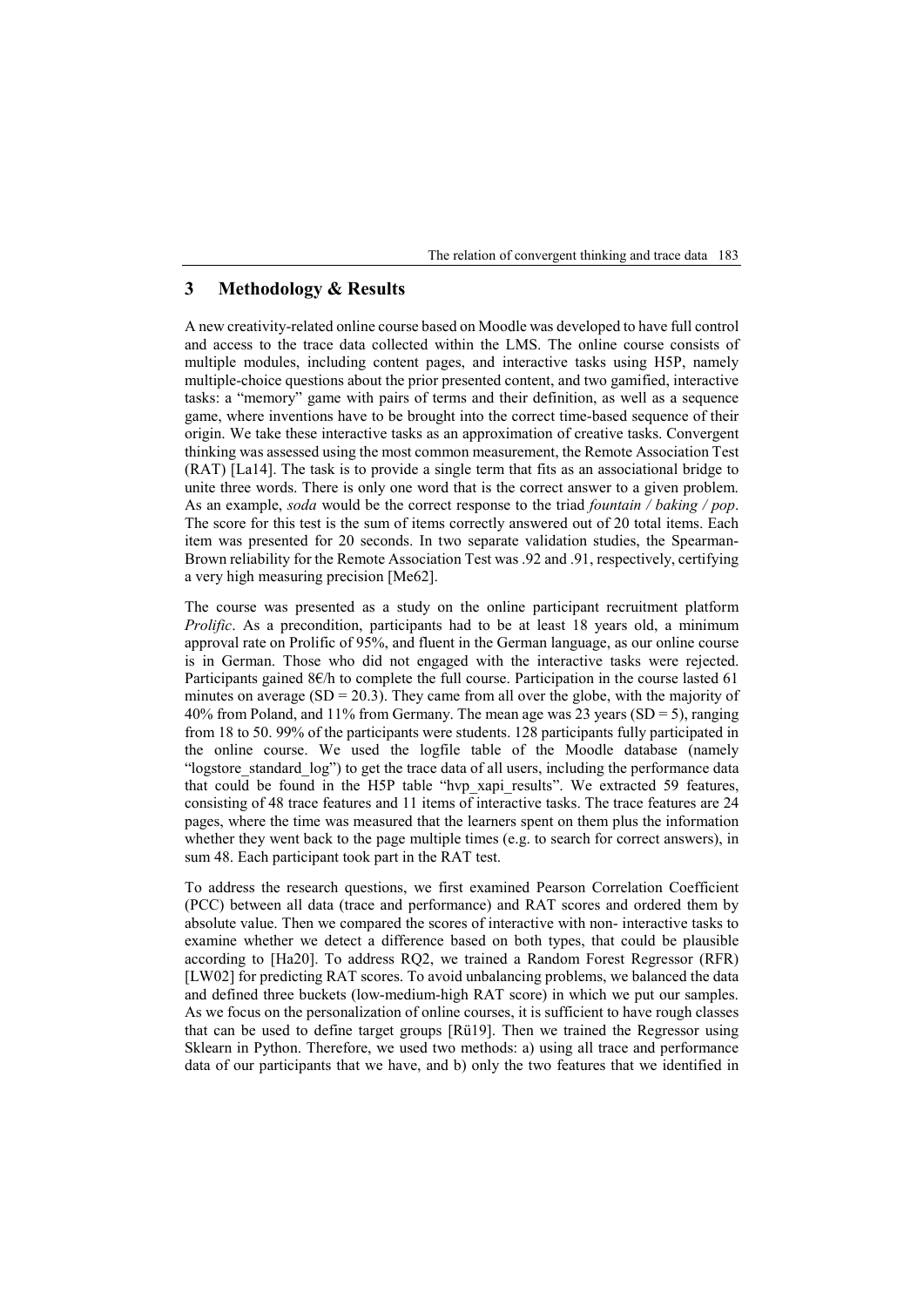#### 184 Sylvio Rüdian et al.

RQ2. To evaluate the prediction accuracy, we used the 10 fold cross-validation (CV) to test for predictions that have not been used for training the model. Considering a), we used 59 features and emphasized the performance data of interactive tasks. For b) we used the features of the two gamified tasks only and compared the accuracy with a).

The time to solve the "memory" game (PCC=0.28) and the score of the ordering task in the sequence game (PCC=0.18) have the highest PCC related to the RAT scores. The absolute PCCs of the remaining features are much lower (for the non-gamified tasks as well as for the remaining trace data). The two correlations found are weak, but they are the highest in our dataset and limited to the two gamified tasks that we labeled to be tasks that require convergent thinking in the overall course. This result shows that there is a possible relation between gathered features in interactive gamified tasks and the convergent thinking score, determined by using the RAT.



Fig. 1: Feature importance to predict convergent thinking in an online course.

Fig. 1 shows the importance of our features using the RFR, where the two interactive tasks have the highest importance that we also identified in RQ1, which answers RQ2. With the limitation to our dataset, we trained the RFR and optimized all parameters. The model achieved an accuracy of 42.4 in a 10-fold CV using all 59 features for training. Further, we used the two identified features of RQ1 and RQ2 only, namely the time that the learners needed to solve the memory game and the score that they achieved in finding the right sequence in the interactive task. Using these two features only, we achieved an accuracy of 41.2, which is comparable with the previous one. The interactive tasks of the online course have the highest importance on predicting RAT. Thus, we can conclude that this is a promising result as we only had two interactive tasks where the prediction is better than a random choice in this early stage of our research, but not ready to be useful in a practical setting. Having more interactive tasks to improve the result is the target of further studies.

### **4 Discussion**

Using trace data from interactive tasks in an online course, we were able to predict convergent thinking in terms of low, medium, and high with higher accuracy than guessing. We found weak correlations between the interactive tasks and the cognitive thinking score. These absolute correlations are the highest ones from the set of all tasks in the course. Individual differences in intelligence might be an alternative way to explain these results. However widespread the acceptance of the RAT as a measurement for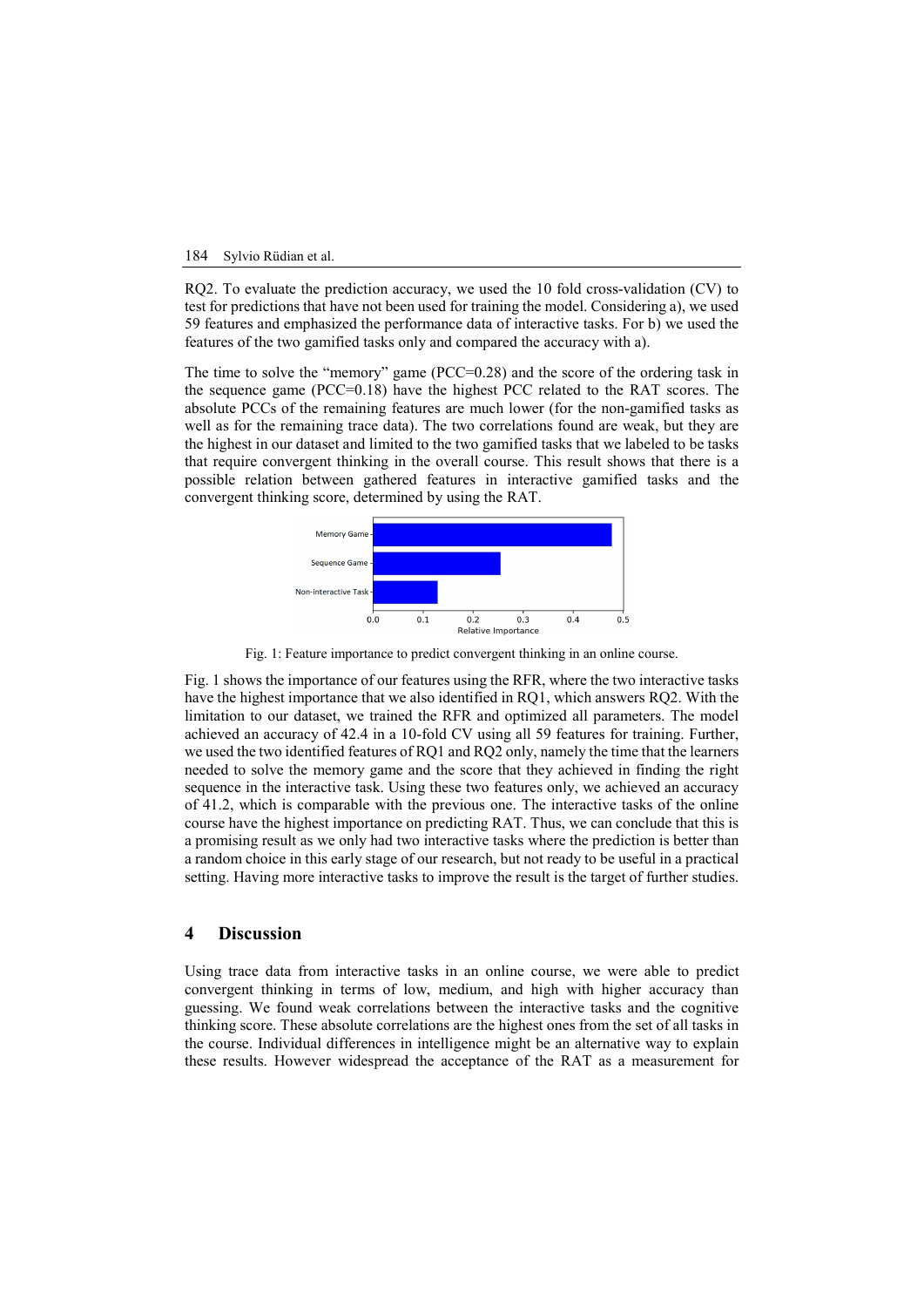The relation of convergent thinking and trace data 185

creativity, it shows a great closeness to the intelligence concept, with correlations between 0.34 and 0.42 with typical measures of intelligence [LHT14]. In contrast, related to our study, observing classical multiple-choice questions only (labeled as non-interactive tasks), we could not find significant correlations and besides, they have low importance in predicting RAT scores. Further, we can see that the difference in predicting the RAT score using the overall trace and performance data or only the two features of high importance result in an equal accuracy. This is an important finding regarding the principle of the data economy. Art. 5, 1c) of the GDPR [GD21] focuses on data minimization, which is an important topic if we want to use the method with data processed in the EU. Focusing on the gamified tasks only (which equals 3.3% of the features) still leads to a trade-off regarding the achievable accuracy. As we used two interactive tasks which are a proxy for creative tasks only, we assume that having more explicitly creative in an online course can be beneficial to increase the accuracy. This is part of ongoing research.

As creativity is a complex phenomenon, it contains several conceptual aspects. Thus, the interpretation of our results is strongly bound to the concept of CT, as one aspect of creativity, but - not to be misunderstood - as the whole creativity concept. Plus, we will perform further analysis to approximate the complexity of the concept of creativity that captures DT, as well as further measures of self-evaluation and intrinsic motivation. Prior research has shown, that creative performance is hugely influenced by the individual´s motivation to engage with creative problems and tasks [AP16]. This motivation is highly influenced by situational conditions, as well as the individual conviction of own creative competencies. Such self-evaluations can be best improved through individual, adequate, and in tendency positive feedback. This could all be done by a personalized and smart online system. When the prediction of creative abilities will accurately be possible in online courses, they could be used to increase the efficiency of learning outcomes. Finding the right fit between task difficulty and the subjective feeling of potential mastery of the task leads to the greatest engagement within the task. With ideal conditions, a state of flow could be achieved, in which the learner is completely immersed and in full enjoyment with the task [CAN90]. Such a stage, especially as positive emotions are in place, is ideal for learning and the feeling of competence and control. We can use the predicted CT score to generate interactive tasks adjusted according to the learner needs. Creators and instructors of courses should not just focus on gamification as a way to engage learners and to ease the learning process, but also from the economical data-assessment perspective on how to gain the most enriched learner profile that can be used efficiently for personalization.

**Acknowledgments:** This work was supported by the German Federal Ministry of Education and Research (BMBF), grant number 16DII127 (Weizenbaum-Institute). The responsibility for the content of this publication remains with the authors.

## **Bibliography**

[AH11] M. Abdous and W. He: Using text mining to uncover students' technology-related problems in live video streaming. In Br. J. Educ. Technol., vol. 42(1), pp. 40–49, 2011.